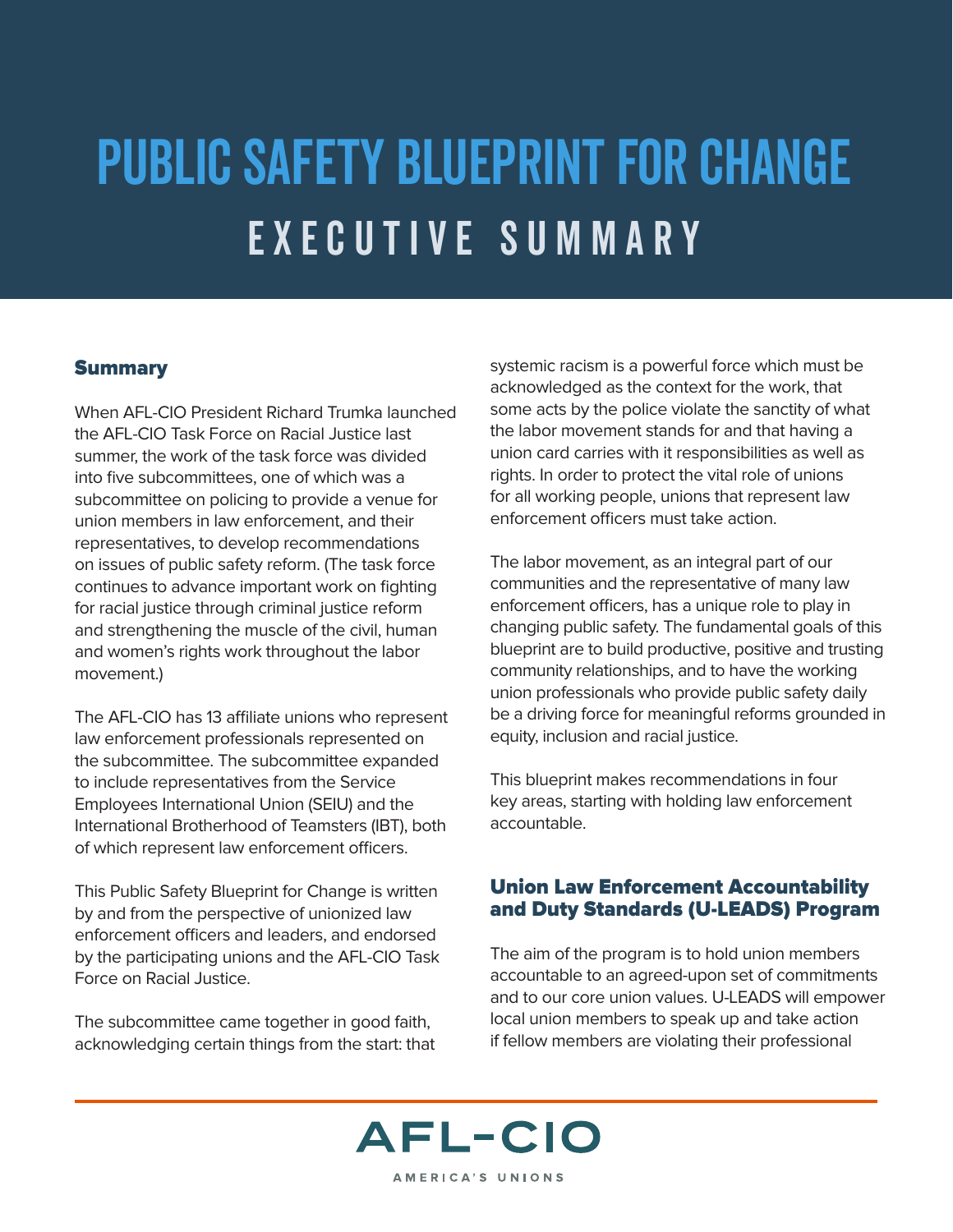oath or abusing their power, and ultimately helps the union weed out wrong-doers from union membership.

### Key Recommendations:

- National and local unions that represent law enforcement officers should adopt the U-LEADS program.
- Labor should work with existing infrastructure, such as AFL-CIO state federations and central labor councils, to engage in community dialogue and implement recommendations.

## Reimagining Public Safety—The Differential Response Model

Differential response means pairing non-police resources with law enforcement and evaluating who should be responding to calls for service. It focuses police resources on responding to situations where law enforcement expertise and training is most applicable, while dispatching other resources when those are best tailored to the situation.

#### Key Recommendations:

- Law enforcement agencies and our unions should engage in a community-driven, collaborative process to formulate a new vision for public safety. Forward-thinking approaches in policing emphasize the primacy of community participation. This approach, according to the Leadership Conference on Civil and Human Rights, can ensure a system of public safety is created that keeps communities and police safe, particularly in underserved communities.
- Law enforcement agencies, working with our unions, should expressly develop a comprehensive, differential response model focusing on implementation of the most effective strategies to handle emergency and service calls from the community. Every jurisdiction has an opportunity to implement a coordinated differential response model to address public safety issues.

## Recruitment, Retention, Officer Wellness and Early Intervention **Systems**

A police force should look like the community it serves. Best practices should be used for recruitment and retention of talented personnel who reflect the community's diversity. Officer wellness must be seen in a holistic way that includes physical, mental and emotional wellness, as well as to give recommendations on early intervention systems aimed at identifying potentially problematic performance in advance.

#### Key Recommendations:

- Agencies, working with our unions, should formulate a comprehensive professional development program, including opportunities for leadership training, educational opportunities, and cross-training programs with neighboring jurisdictions and other city departments.
- Agencies, working with our unions, should establish a program with protocols to assist officers who have responded to high-stress calls, providing both mandatory and voluntary opportunities for officers to be matched with mental health services.

## National Training and Education **Standards**

The blueprint calls for baseline, portable, national standards for training, knowing there are some 18,000 law enforcement agencies across the country with autonomous standards and requirements. The recommendations include incentivizing continuing education and requiring the initial recruit, and ongoing in-service training, to include training on de-escalation, diversity, and cultural competency.

#### Key Recommendations:

• Law enforcement agencies, officers and elected officials, working with our unions, should have input in developing learning goals and model curricula/